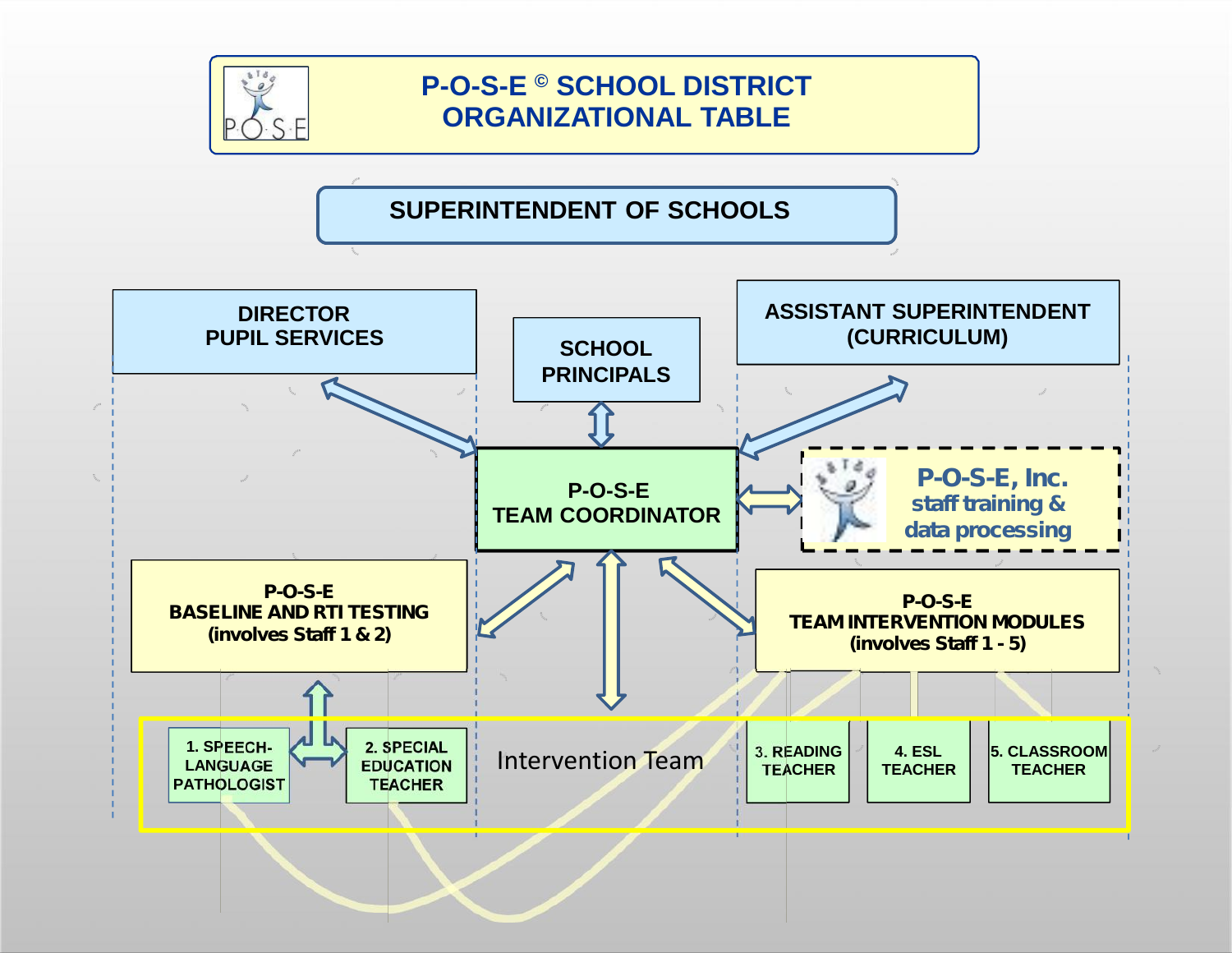

- **Review the P-O-S-E© school district operational flow chart.**
- **Designate a member of the school district staff to serve as P-O-S-E© coordinator.**
- **Experience has demonstrated that a credential in Speech-Language Pathology is of value, given the foundational nature of issue of short and long vowel phonology in literacy.**
- **Secure a P-O-S-E© test kit with license for the school district.**
- **Administer P-O-S-E© baseline tests to a select a small, representative sample of Grade 3 students.**
- **Use the P-O-S-E© computer scoring application to score the individual student results.**

*For additional information, visit: www.P-O-S-E.com*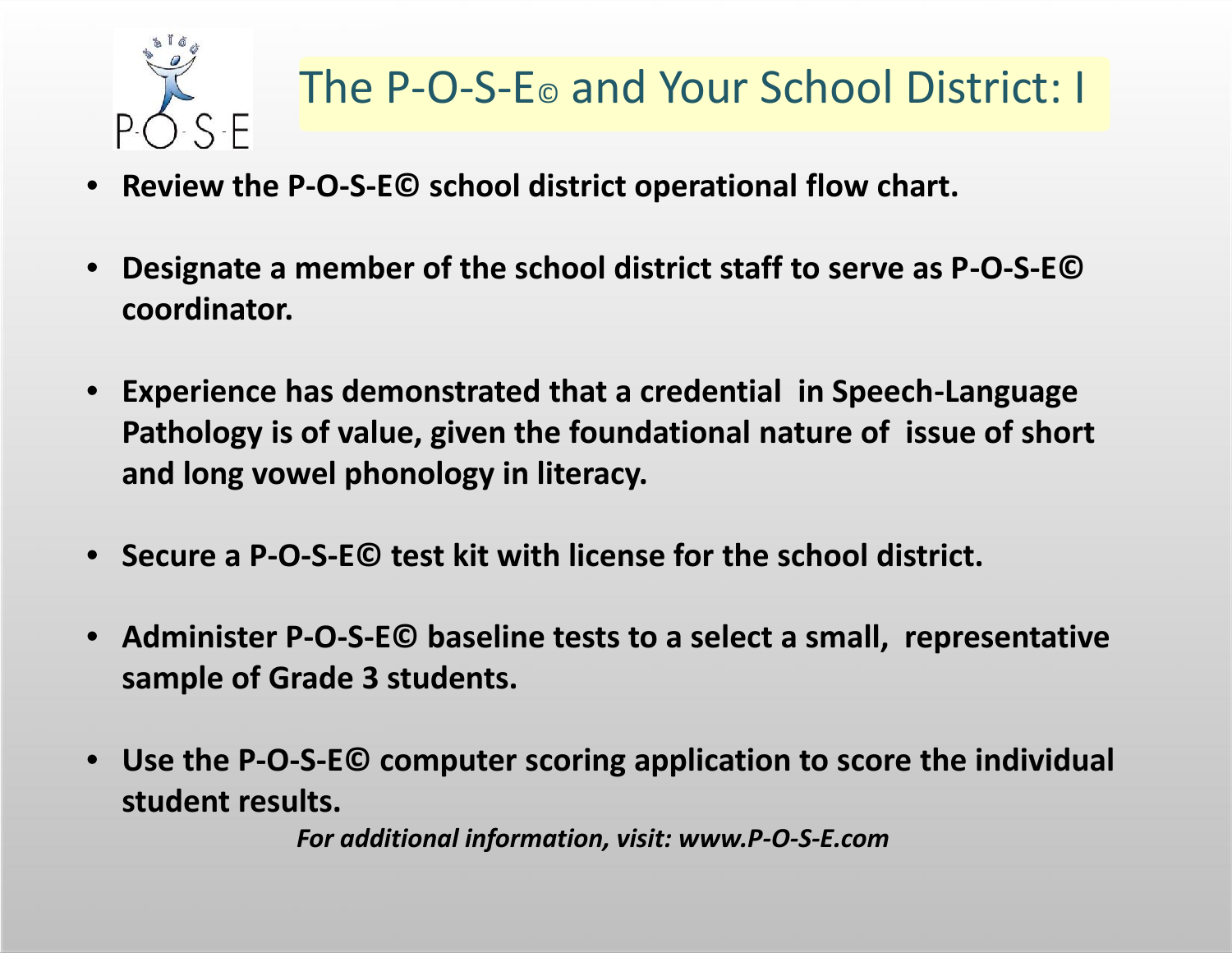

- **The nature and range of individual Grade 3 student error scores will provide evidence for the projected extent of school district commitment to incorporating the P-O-S-E© into its literacy armamentarium.**
- **Options for district use of the P-O-S-E© include:**

**A. Continue with use as a diagnostic test, selectively applied to preselected students**

**Or**

**B. Commit to prog***rammatic* **P-O-S-E© testing of the entire Grade 3 population, both Baseline (Fall) and RTI (Spring).**

*For additional information, visit: www.P-O-S-E.com*